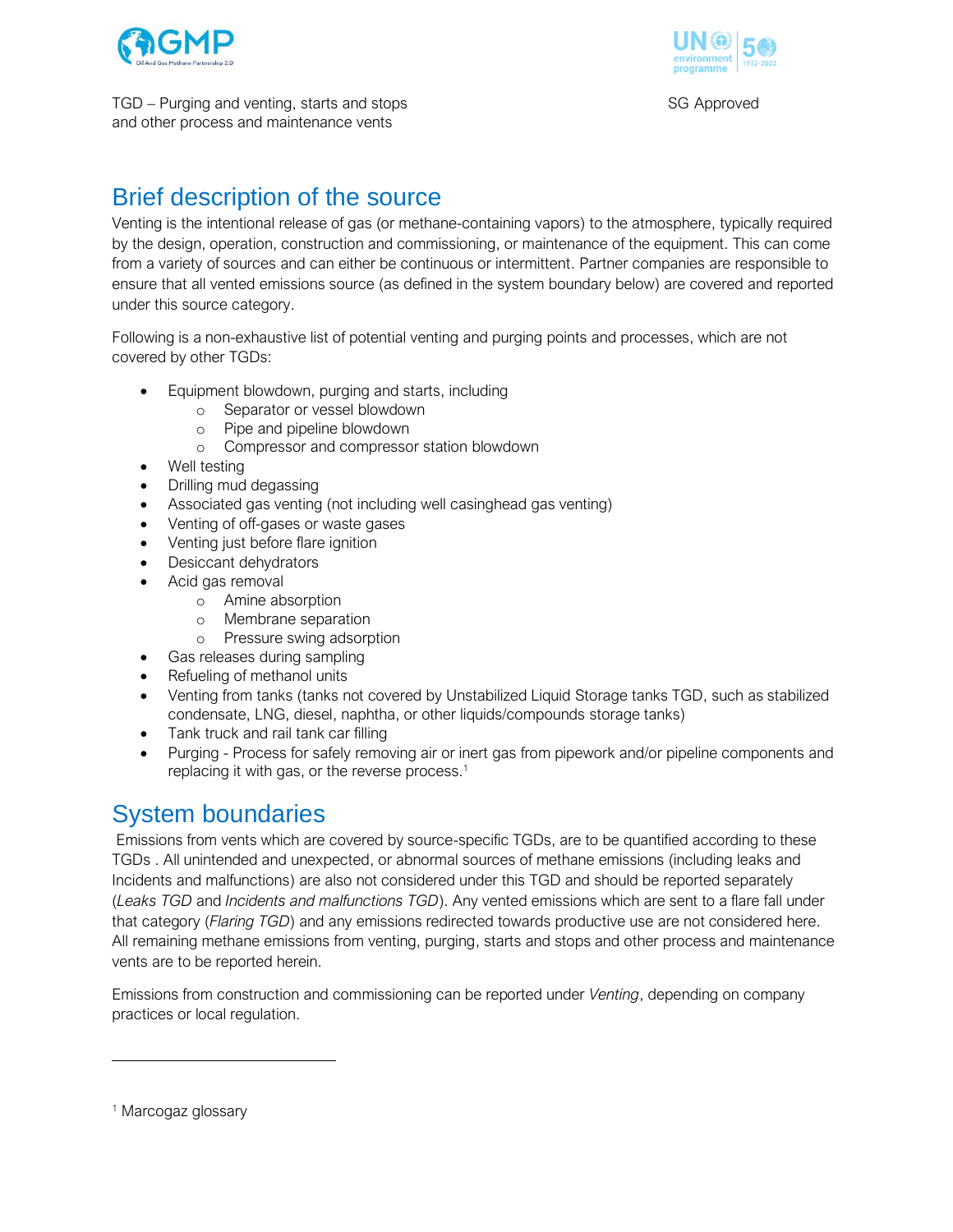Guidance on materiality is presented in the *General principles TGD.*

# Level 3 Quantification Methodologies

## Emission factors

Accepted source-level emission factors, as defined in the *General Principles TGD*, or those prescribed by local regulation are considered as providing Level 3 estimates, provided they are specific for the source type. Practitioners are encouraged to use emission factors that best represent conditions and practices at their facilities and adjust factors, where warranted, to more accurately estimate emissions given differences between the reference system on which the emission factor is based, and their systems.

The following references provide example emission factors for a wide range of vented sources and can be used to quantify methane emissions at level 3.

- API Compendium Section 5
- Default national emission factors (e.g. US EPA<sup>2</sup>)
- Academic papers

It is important to note that this list is non-exhaustive and that all vented sources might not be covered by the references provided above. If no emission factor is available in the literature for a specific emission source, the emission factor of a similar source or reasonable estimate can be used based on the Partner's best judgement.

#### Manufacturer estimates

For routine vents coming from commercial equipment, manufacturer estimates can be used to quantify methane emissions at Level 3.

### Simple engineering calculations

Simple engineering calculations, specific to the emission source, can be used to quantify methane emissions at Level 3.

#### Example for vents from oil gas separators

For vents from oil-gas separators, an equation of state, using the Vasquez-Beggs equation, can be used to quantify methane emissions.

### Activity data

Venting events can be random, periodic, or regular. For all types of venting events, it is recommended that operating records are maintained to accurately represent events. Their frequency and their duration, or other relevant activity data required by the available emission factor, can be logged to determine the total annual duration of venting for each event or type of event.

For continuous events, the annual hours of operation can also be used to determine annual duration.

For recurring similar events, the duration of a representative sample of events can be taken and multiplied by the frequency of the type of event over the year to determine total annual duration.

<sup>&</sup>lt;sup>2</sup> For example, emission factors for mud degassing U.S. EPA, 1977. Atmospheric Emissions from Offshore Oil and Gas Development and Production. Office of Air Quality Planning and Standards, Research Triangle Park, NC. PB272268.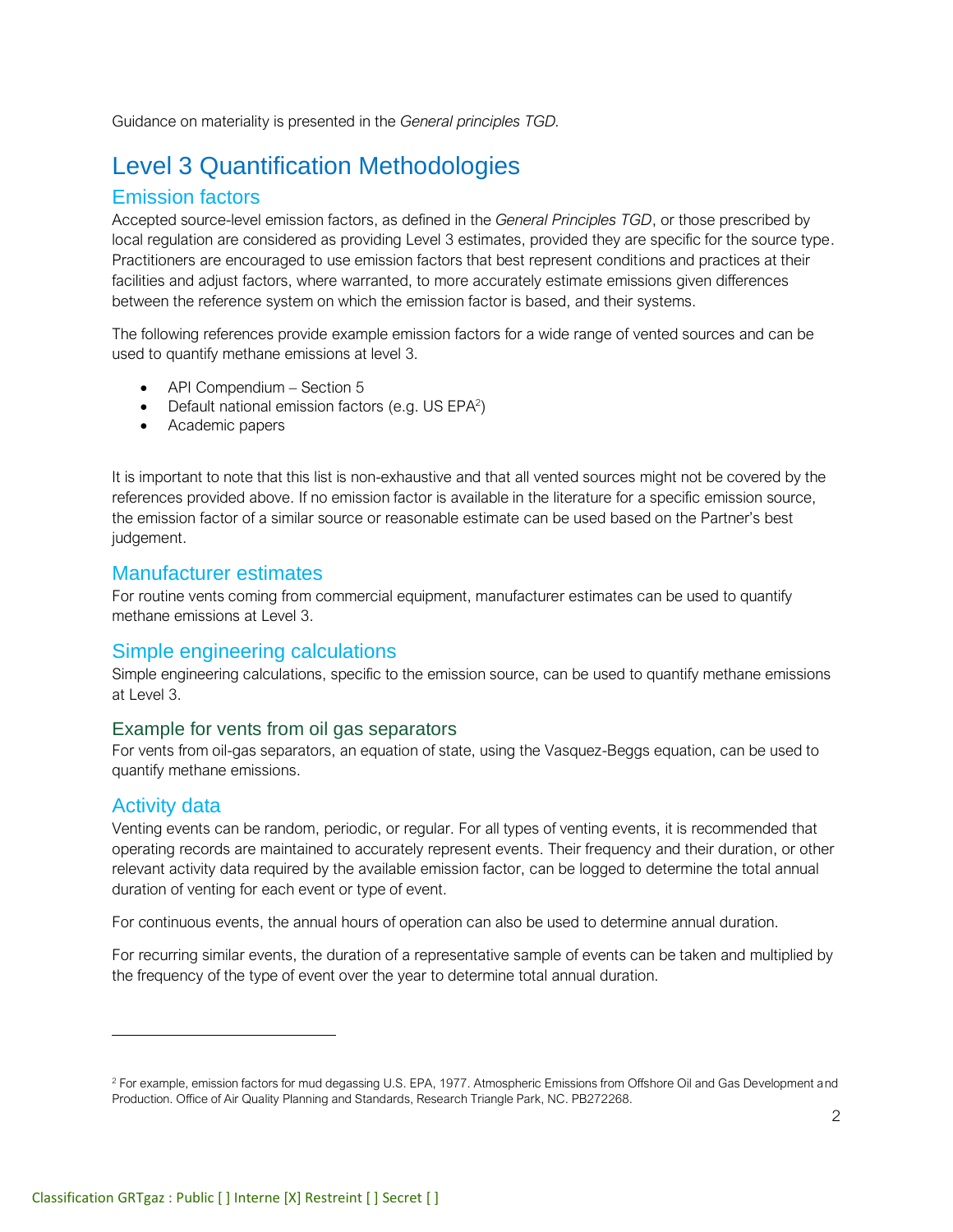# Level 4 Quantification Methodologies

Depending on the emission source, measurements, measurement-based emission factors, process simulation and/or engineering calculations, as detailed below, can be accepted for level 4 quantification.

## Direct measurement and Measurement-based Emission factors

Measurements (including continuous and periodic monitoring) or emission factors developed based on representative measured emissions are considered Level 4 emissions quantification. Measurements must be taken that represent the total flow of each gas stream that is vented to atmosphere.

Level 4 emission factors should be based on measurements conducted on a representative sample. Type of vent and other relevant characteristics should be considered in determining 'like' systems that carry a common emission factor. Each system that is not 'like' will require determination of a separate emission for that system based on the appropriate measurement studies. For guidelines on the methodology to develop a statistically representative sample, please refer to the [Uncertainty and reconciliation guidance].

The general principal to level 4 quantification of methane emissions from vents is to quantify:

- Gas flow
- Methane content
- Duration of the event (purge, vent, blowdown, ...)

Methane emissions from gas venting for each emission category is the multiplication of these three elements.

#### Gas flow

Accepted equipment and techniques, as defined in the *General Principles TGD*, for determining gas flow are to be employed. Practitioners are encouraged to select an appropriate measurement device depending on the characteristics of the vent. Following are typical equipment to measure emissions from vents, but the list is not exhaustive<sup>34</sup>:

- Vane anemometer
- Hotwire anemometer
- Turbine meter
- Electronic packing vent monitor
- Calibrated vent bag
- Coriolis meter
- Orifice meter
- Hi-flow sampler
- Thermal mass meters

Some measurement techniques allow direct measurement of total methane emissions, in which case, it is not necessary to measure methane content separately to quantify emissions.

#### Methane content

<sup>3</sup> More details on various detection and measurement equipment can be found at CCAC, *Conduction Emissions Surveys, Including Emission Detection and Quantification Equipment – Appendix A of the OGMP Technical Guidance Document*, 2017

<sup>4</sup> More details on various detection and measurement equipment can be found at Marcogaz, *Assessment of methane emissions for gas Transmission and Distribution system operators*, 2019 – Section 7 (p. 34-39)